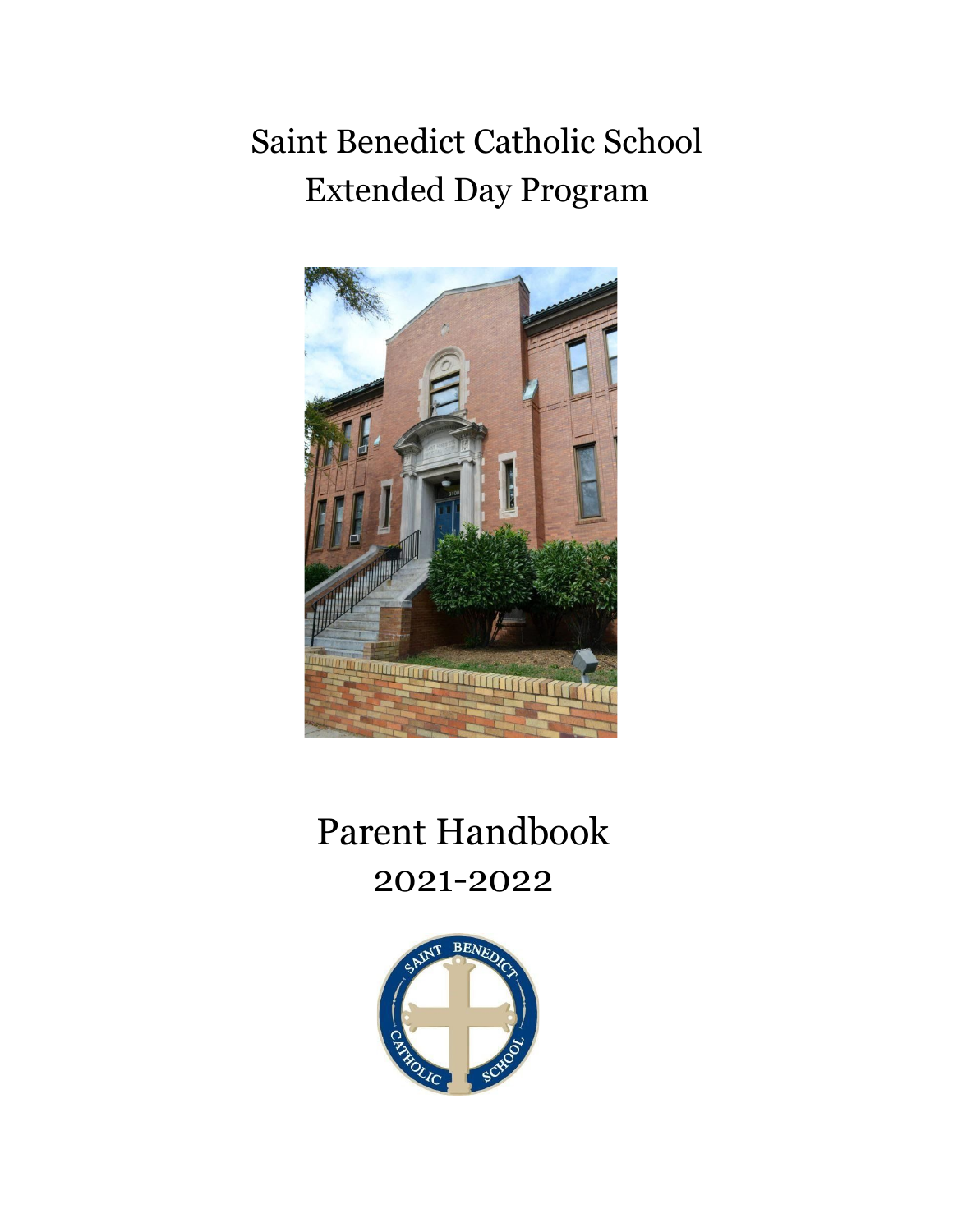## **Philosophy and Mission**

Saint Benedict Catholic School is dedicated to excellence in providing a classical education in the tradition of the Catholic Church. The Extended Day Program reinforces these traditions of forming mind and character, stressing the importance of arts, athletics, and spirituality, and cultivating a sense of wonder. After School Enrichment (ASE) believes that play, physical exercise, study hall, and self-determined activities are healthy choices for a child's afternoon hours. Our after school counselors are an invaluable resource for our students as they introduce activities and experiences while supporting and encouraging child initiated activities. The ASE Program provides a faith-filled environment where children experience success, develop a positive self-concept and express themselves creatively, enjoy the support of their peers and staff, and practice respect, patience, and responsibility. The following are offered to help students thrive spiritually, emotionally, cognitively, socially and physically:

- Daily prayer and regular service opportunities
- Activities in art, music, cooking and other creative pursuits
- A loving, supportive and nurturing environment
- Homework help, STEAM activities and experiments
- Structured free time to play and interact with staff and students
- At least 40 minutes of outdoor games and free play daily weather permitting

Director of Extended Day-Lauren Bykowski [ase@saintbennedictschool.org](mailto:ase@saintbennedictschool.org) School phone number (804) 254-8850

St. Benedict Catholic School Extended Day Program is religiously exempt from licensure. It meets Cognia accreditation standards as well as local and state regulations whenever such laws and regulations apply. The Extended Day Program has a capacity of 50 students. St. Benedict Catholic School carries public liability insurance. Handbook is subject to change. Current changes based on the COVID-19 Pandemic are in Blue.

#### **Morning Care**

Morning care is available on regular school days from 7:30AM to 7:45AM. Students enter through the ramp entrance on Belmont Avenue and check in with the morning care counselor in St. Anselm Hall. Students will follow the same safety and health procedures as those arriving in the carpool line. Students may talk quietly, read, or study. Morning Care is available to Junior Kindergarteners through eighth graders. You must register for the Extended Day Program to attend Morning Care. Morning Care is limited to 20 students daily. Please email [ase@saintbenedictschool.org](mailto:ase@saintbenedictschool.org) to reserve a place for your child or children.

## **ASE**

The After-School Enrichment Program operates on most regular school days from the end of the school day to 6:00 PM and is offered to all Saint Benedict Catholic School students from JK to eighth grade. On early dismissal days, we will open when school is dismissed at 12:30 or 1:30 PM. (excluding early dismissals starting a holiday break). The ASE Program is located on the school's lower level, utilizing the school cafeteria, St. Anselm Hall and the outdoor grounds. After-School Enrichment is limited to 20 students daily.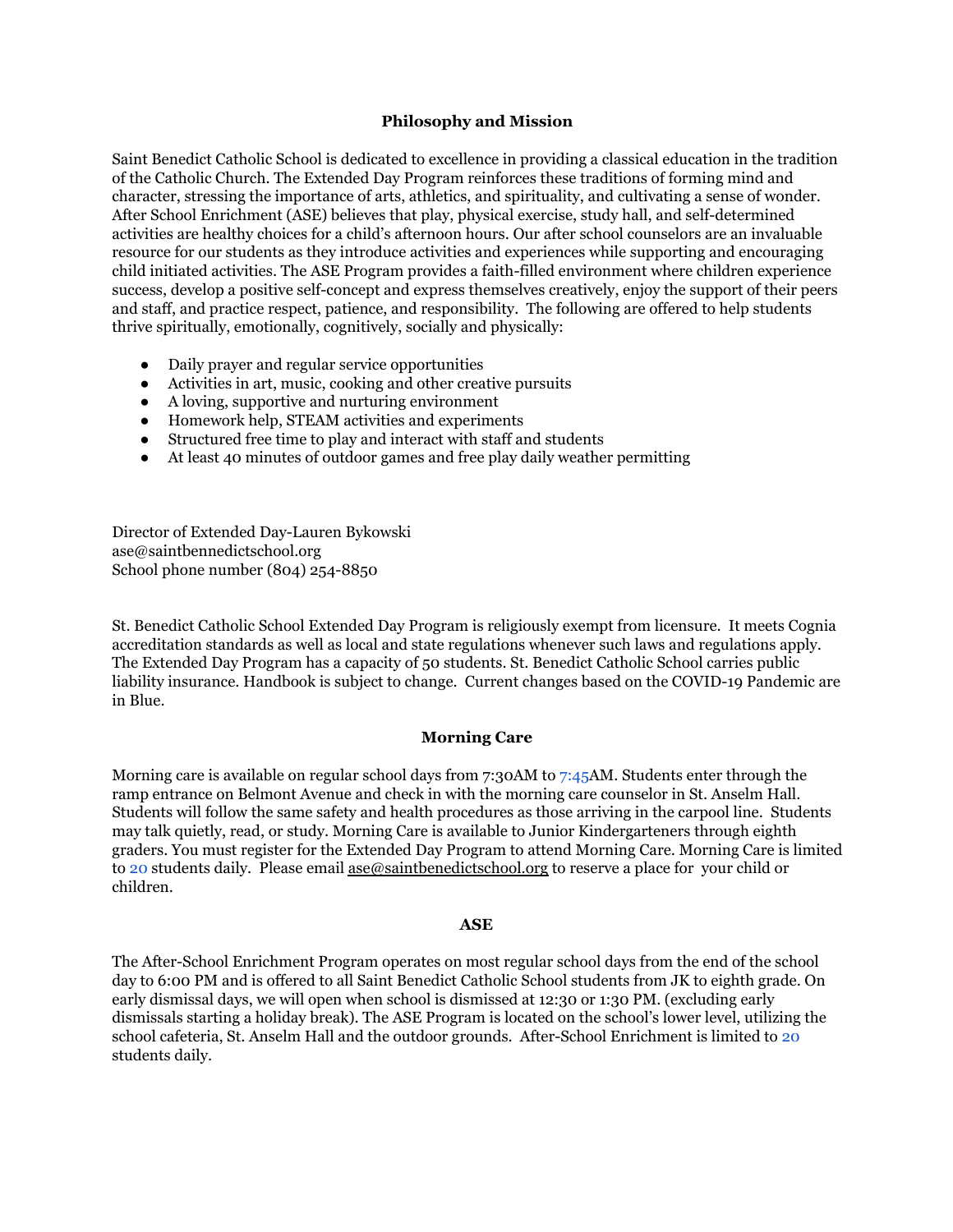# **After-School Enrichment Sample Schedules**

Sample Schedule 1:

3:00-3:10-Students arrive and are greeted. Attendance and health checks.

3:10-3:30-Restroom and wash hands. Prepare snacks. Eat snacks outside weather permitting and clean up.

3:30-4:00-Study hall in St. Anselm Hall and the cafeteria, quiet reading, story time or outside time. 4:00-4:40-Free activities/Outside time.

4:40-5:30-Enrichment activities and centers, outside weather permitting.

5:30-6:00-Clean and pack up. Quiet activities in St. Anselm Hall.

Schedule 2:

3:00-3:10-Students arrive and are greeted. Attendance and health checks.

3:10-3:30 Restroom and wash hands. Prepare snacks. Eat snacks outside weather permitting and clean up.

3:30-4:10-Outside time/Free activities.

4:10-4:40-Study hall in St. Anselm Hall and the cafeteria, quiet reading, story time or outside time.

4:40-5:30-Enrichment activities and centers, outside weather permitting.

5:30-6:00-Clean and pack up. Quiet activities in St. Anselm Hall.

Schedule 3:

3:00-3:10-Students arrive and are greeted. Attendance and health checks.

3:10-3:40-Study hall in St. Anselm Hall and the cafeteria, quiet reading, story time or outside time. 3:40-4:00-Restroom and wash hands. Prepare snacks. Eat snacks outside weather permitting and clean up.

4:00-4:40-Outside time/Free activities.

4:40-5:30-Enrichment activities and centers, outside weather permitting.

5:30-6:00-Clean and pack up. Quiet activities.

\*Schedule is subject to change.

## **Activities**

Enrichment activities and centers will be offered daily. Enrichment activities include but are not limited to: arts and crafts, music, STEAM activities, gardening, service opportunities and team building activities. Centers include but are not limited to: art, games, math and science manipulatives, library, and recreational activities. Balls, jump ropes, and other playground and sports equipment are also available for outdoor play, and structured outdoor games will be offered regularly. Weather permitting, students will be able to use the school's two playgrounds and garden. Students will be required to follow the physical distancing guidelines and face covering in place for the school. The balance between academics, physical movement, creative activities and free play supported with individual attention by ASE staff help create a smooth transition from school to home every evening.

Parents will receive a monthly calendar by email detailing the daily activities students will be able to participate in, and the ASE director will seek parent and student input for developing the ASE curriculum.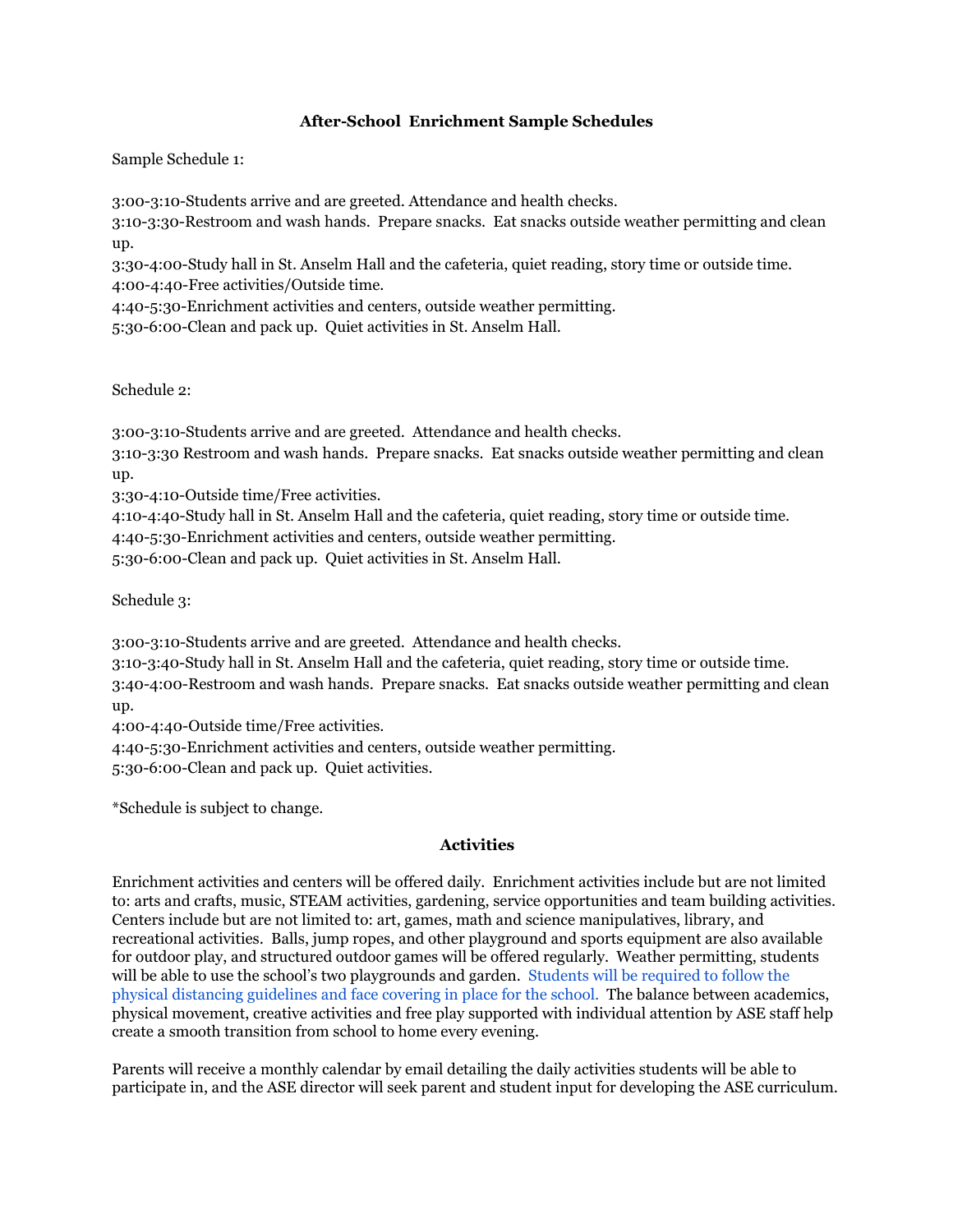#### **Snack**

An individually wrapped healthy snack will be provided each day. Grace will be offered before snack. Washing hands with soap before and after eating is required. Children will sit while eating, observe good manners, remain seated until finished, and help clean up after snack. Weather permitting, snacks will be eaten outside on the playground. Please let the Director know of any food allergies or any other food-related concerns.

#### **Study Hall**

Study hall is open daily in St. Anselm Hall and the cafeteria, and it is mandatory for all students who have homework. There is no study hall on Fridays. The ASE Director and counselor are available to assist students in completing their homework, answer questions, and serve as a resource during study hall time. If a student has completed all homework and studying, the time will be used for quiet reading or outside time. Parents are encouraged to let the Director know if their child needs any special attention in completing homework assignments or studying for tests. During study hall, Junior Kindergarten and Kindergarten students will participate in a quiet time or storytime. If students are not able to complete their homework within the study hall period, they will be offered more time.

#### **Arrival and Departure**

Students will be escorted downstairs at school dismissal and will immediately wash their hands or clean their hands with hand sanitizer. Parents are required to pick up their child(ren) at the ramp entrance on Belmont Avenue by calling the ASE Director or counselor (number posted on the door). **Parents are not to enter the school building to pick up a child.** If students are on the playground at the time of pickup, parents will need to call either the ASE counselor or Director, and they will escort the student(s) t0 the door. Only the child's custodial parent or guardian, a person designated as an Emergency Contact or Authorized Pick-up, or a person designated by a one-time note signed by a parent or guardian will be able to sign out a child from ASE. Siblings under 18 are not allowed to sign out or pick up a student from ASE. Please inform the Director when someone other than a parent will be picking up your child from ASE or if special circumstances arise. All parents may be asked to furnish an ID upon request when picking up their child(ren) until the staff is familiar with them. Staff will sign out students so that sign-out is contactless.

\*\*\* If a court order exists barring a person from access to a student, that order in its entirety must be delivered in person to the Registrar.

## **Attendance and By Appointment**

If you have an Annual Contract for ASE, please let the Director know if your child is not going to attend. Parents who have enrolled their child on a by appointment basis are required to contact the Director ([ase@saintbenedictschool.org](mailto:ase@saintbenedictschool.org)) prior to care. By appointment slots are available as space is available. Letting us know helps keep children safe and accounted for. It also allows us to have the proper staff numbers.

## **Clothing**

Children are expected to wear the school uniforms they wore during the school day to ASE. A child will not be allowed outside in the cold (Below 60 degrees fahrenheit) if he or she does not have a warm coat or jacket. Students must adhere to the school policy on wearing face coverings.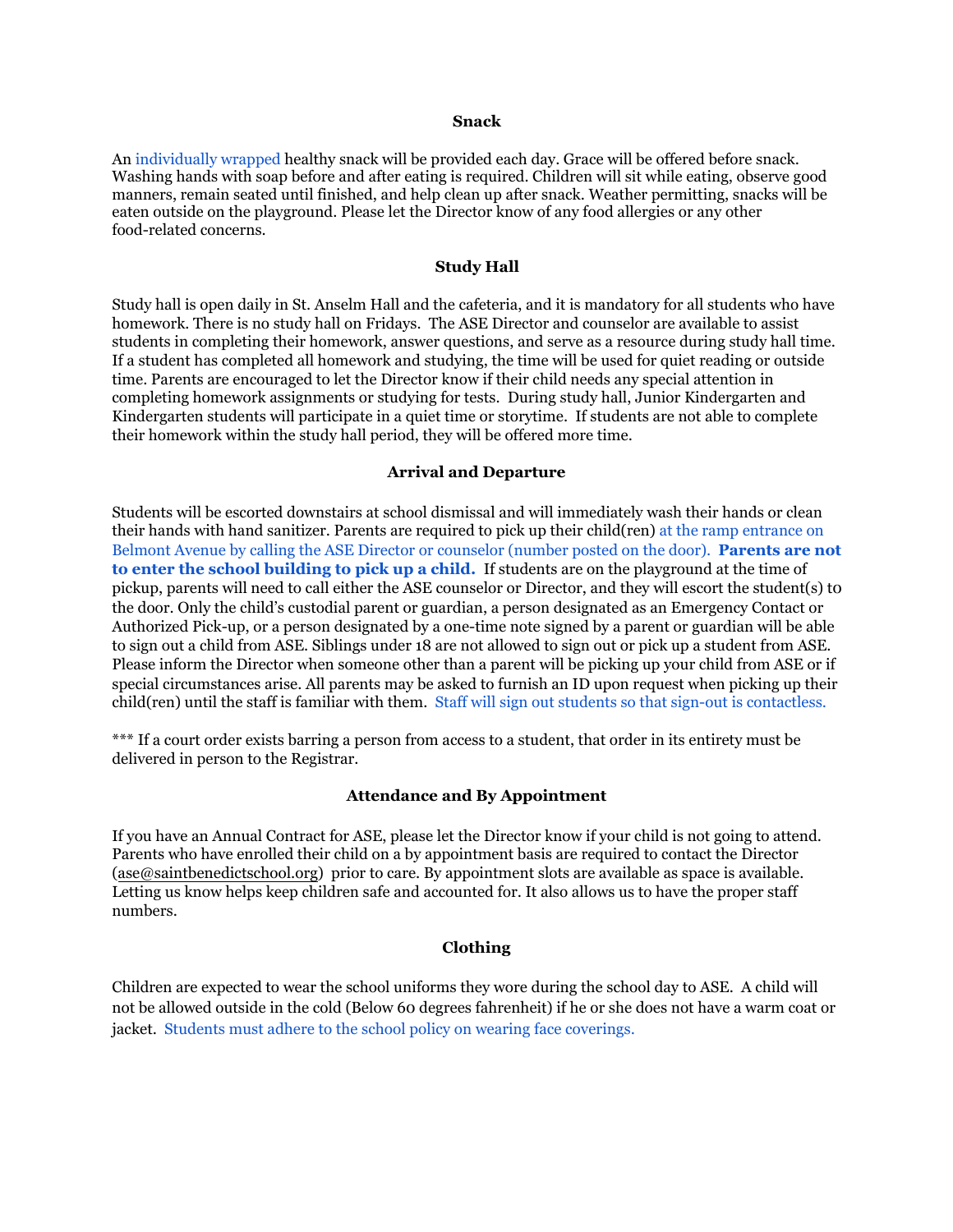#### **Weather**

Student time outside for outdoor play will be limited or eliminated when the temperature falls below 32 degrees fahrenheit or if there is inclement weather such as rain, snow, or storms.

# **Severe Weather Plan**

ASE will continue the usual indoor activities during "watch" and "severe thunderstorm warning" conditions. Should a "tornado warning" go into effect; all persons will remain in the bottom level of the school in St. Anselm Hall away from windows until the warning is lifted. It is against the recommendations of the Emergency Management Agency to allow parents to pick up children and leave during a tornado warning. Parents will be notified of severe weather plans via Parent Alert, as soon as practical.

## **Fire Safety**

A fire evacuation plan has been developed in cooperation with the City of Richmond Fire Marshal. In case of fire, staff members will remove the children from the building as quickly as possible, exiting out onto the large playground and filing in a single line onto Hanover Lane behind the school. Fire extinguishers are strategically located in the hallways outside the doors. The building is equipped with a fire alarm system and smoke detectors. Fire drills are conducted monthly.

## **Inclement Weather**

In the event of inclement weather, special closing and opening instructions will be announced to parents and staff via Parent Alert. When the school has an unscheduled delayed opening there is no morning care. When the school has an unscheduled early closing there is no ASE.

### **Personal Belongings**

Children are required to leave gum, candy, money, and other valuables at home. Please discourage your child from bringing toys or other "prized" possessions. **Electronics, including cell phones, iPods, and iPads are not allowed and must be kept in the student's backpack. School assigned devices may be used to complete homework.** Students must not for any reason share their belongings with other students. Students must bring a filled water bottle to school because only bottle filler stations will be available.

#### **Sick Policy**

Children will not be allowed to attend ASE on any day they have been absent from school due to illness. If children exhibit signs of illness such as a temperature of 100.4 degrees fahrenheit or above, sore throat, coughing, vomiting, nausea, muscle aches or difficulty breathing, they will not be allowed to stay at ASE that day. A parent will be notified and required to pick up their child as soon as possible (30 minutes or less is the expectation) should the child become ill during ASE. While the student is waiting to be picked up, they will be isolated from other students and will still be monitored and supervised by staff. Staff and students will follow school policies for face coverings and physical distancing.

Please inform the Principal or School Nurse if anyone in your household has been ill, in contact with someone who has been ill, or has traveled somewhere outside the U.S. recently.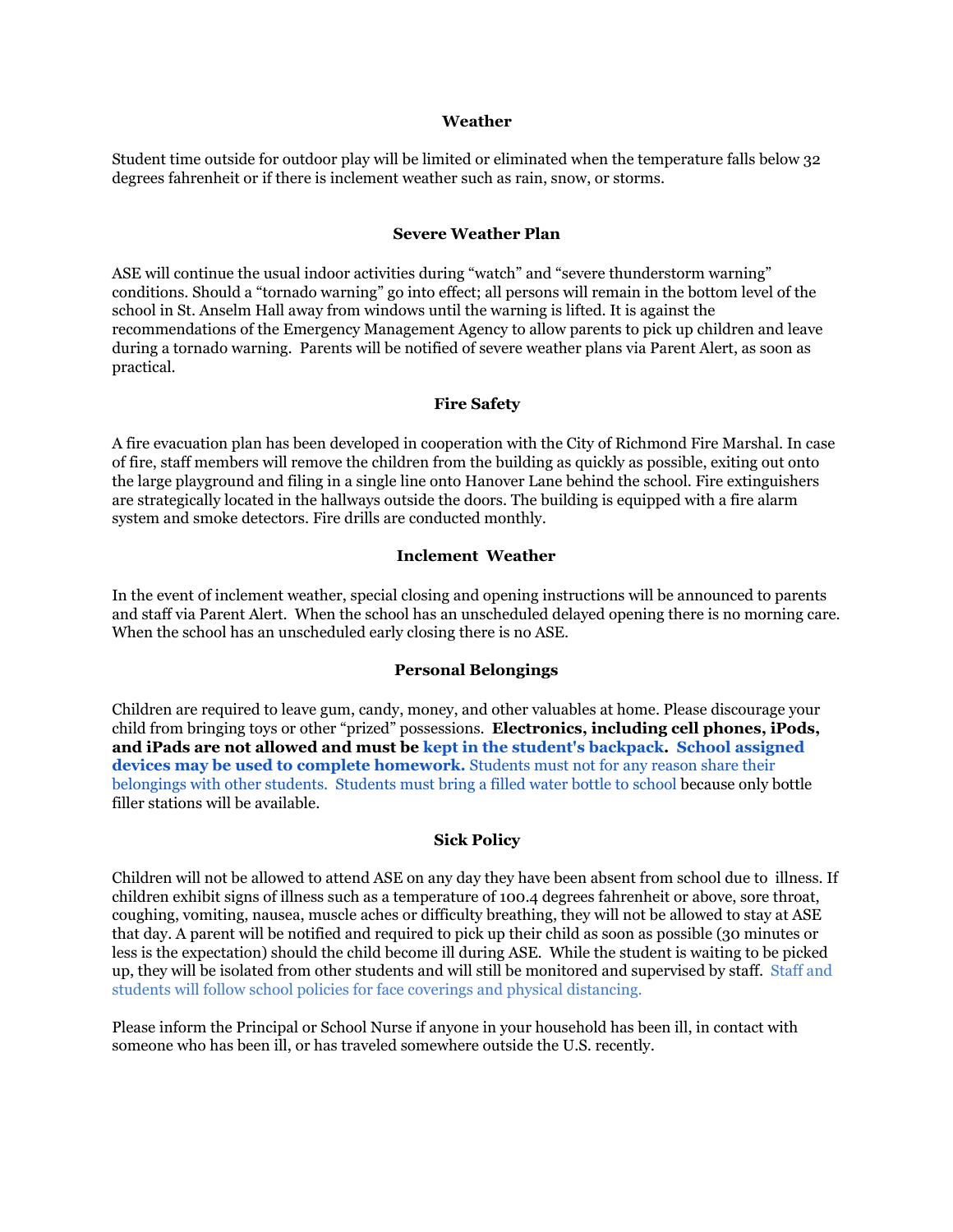## **Daily Health Checks and Health Procedures**

Students are required to undergo a daily health screening upon arrival at Morning Care and ASE in the afternoon. The staff will follow all current school policies to conduct health screenings. If health screenings are being done in the mornings, parents must wait on the ramp while the screening is taking place.

Any health procedure that is in place for Saint Benedict Catholic School, including the wearing of masks, physical distancing and the use of hand sanitizers, will also be in place during Morning Care and ASE.

# **Cleaning and Sanitation**

Cleaning and sanitation will happen before and after snack, after certain activities and at the end of the ASE day every day in addition to the schoolwide cleaning that will take place every evening by the school's custodial staff. Toys and games that were used by students will be sanitized daily by staff and regularly rotated. Tables will be cleaned and sanitized by staff before and after snack and again at the end of the ASE day. Bathrooms and other communal areas in the school as well as the floors will be cleaned by the school's custodians. Staff are required to wear disposable gloves when cleaning and to use EPA registered household disinfectants.

# **Handwashing**

Students and staff are expected to wash their hands upon arriving to ASE, before and after preparing or eating food and after using the restroom, sneezing, coughing, blowing their nose or being outside. Outside on the playground, hand sanitizer that contains at least 60% alcohol will be available as well for students to clean their hands. Students and staff must wash their hands according to CDC guidelines for 20 seconds with soap, and when soap and water are not available must use hand sanitizer according to CDC guidelines.

# **Injury/Emergency Medical Care**

\*\*All regular ASE staff will have EMAT certification. This enables administering emergency epinephrine for anaphylaxis shock, Benadryl for an allergic reaction, inhalers for asthma, and topical ointments. Proper documentation must be provided; please contact the Director for more information. No other medication will be administered to any child by any staff member of the Extended Day Program. Required documents must be submitted to the school nurse, who will work with the Director of Extended Day to ensure access to medication during ASE. Any medication must be in its original container.

A minor injury to a child (skinned knee, scrapes, or bumps) will be administered to by a staff member with a bandage, ice, etc. and the parent will be notified at time of pick-up. First aid materials are readily available and all staff members present are trained and certified in First Aid/CPR.

In the event of a more serious injury, the staff will render emergency first aid, and the parent will be informed. The parent will generally be asked to pick the child up as soon as possible. If neither parent can be contacted, the person designated by the parent on the emergency form will be requested to fulfill this parental role.

If immediate and urgent medical treatment is required, 911 will be called. Your child's registration form authorizes the program and/or its designated employees to secure and authorize any medical attention, treatment, and services, as may be necessary for a child whose parents cannot be reached immediately. Any qualified person providing such required medical attention, treatment, or services may accept such written consent as if given by the parent in person. The child's registration forms are kept in the child's file and will be sent with the person accompanying the child to the hospital.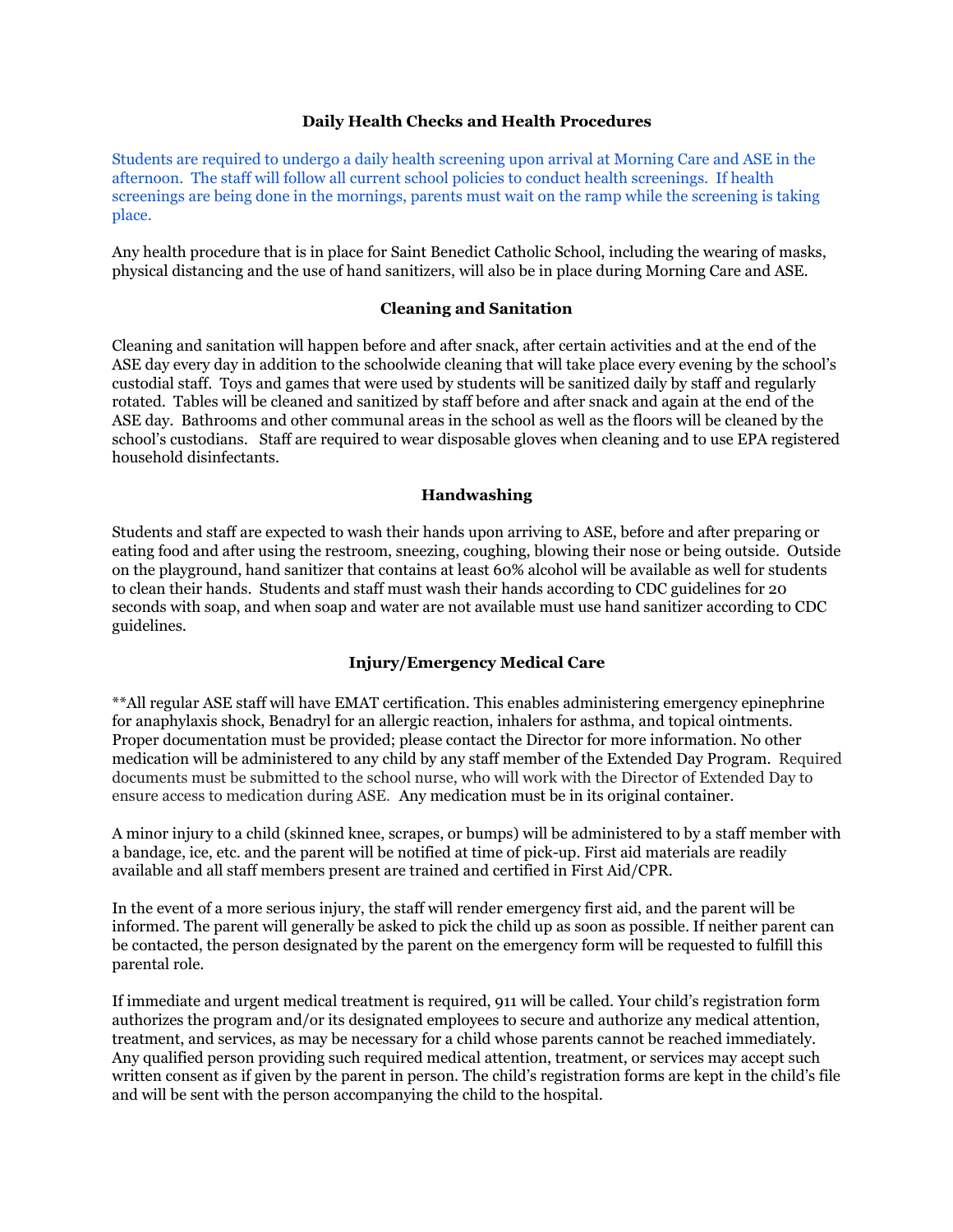# **Required Enrollment Forms**

SBCS students are enrolled in Extended Day via the school enrollment contract. All school provided forms are also used in Extended Day. All forms must be updated yearly and throughout the year.

# **Student Behavior and Expectations**

Students are expected to follow the rules and regulations set forth by the school's student handbook, as extended day is an extension of the school day. (A copy of this handbook is available on the school's web site).

The ASE staff will seek to foster self-control and self-discipline among its students. Staff will help children accept responsibility for their own behavior. Limits and expectations will be provided and explained to students to provide them with a greater sense of control over their environment. The rules of ASE are for students to respect themselves, others, and property and stay with the group. Parents may set up a meeting with the Director to discuss individual needs and concerns. The ASE staff use a consistent, positive approach including redirection, diversion and separation, always promoting self-discipline. Parents will be notified if there is a consistent behavior problem.

Disruptive behavior will be handled in a number of ways:

- Redirection
- Conflict resolution
- Removal from the situation

- Help and encourage children to solve disagreements and difficulties themselves and to practice emotional regulation responsibly.

Demerits and detentions

For persistent behavior problems, the Director will contact parents. If problems still exist after parental notification, a conference with parents, the Director, and the school Principal will be scheduled. Students, of course, are not allowed to hurt others. Hitting, throwing things, kicking, biting, pushing, and or any kind of physical abuse is forbidden. Name calling, ridiculing others, profanity, and or bullying likewise will not be tolerated. These behaviors will be dealt with by the Director and may result in the parents being called to pick up their child. In that case, parents need to pick up their child within 30 minutes of being called.

Children are expected to respect the property of others. Defacing or mistreating equipment or property of school or other children is not allowed. Parents will be expected to pay for the cost of repair or replacement.

An incident report will be filled out to document any severe deviation from school and Extended Day rules and regulations.

# **Equal Opportunity-Non-Discrimination**

ASE strongly believes children and employees are entitled to equal opportunities and freedom from discrimination because of race, color, religion, age, sex, national origin or handicap. Children and employees are also entitled to work and play in an environment that is non-discriminatory and free of any harassment that interferes with an individual's performance, or creates an intimidating, hostile or offensive atmosphere.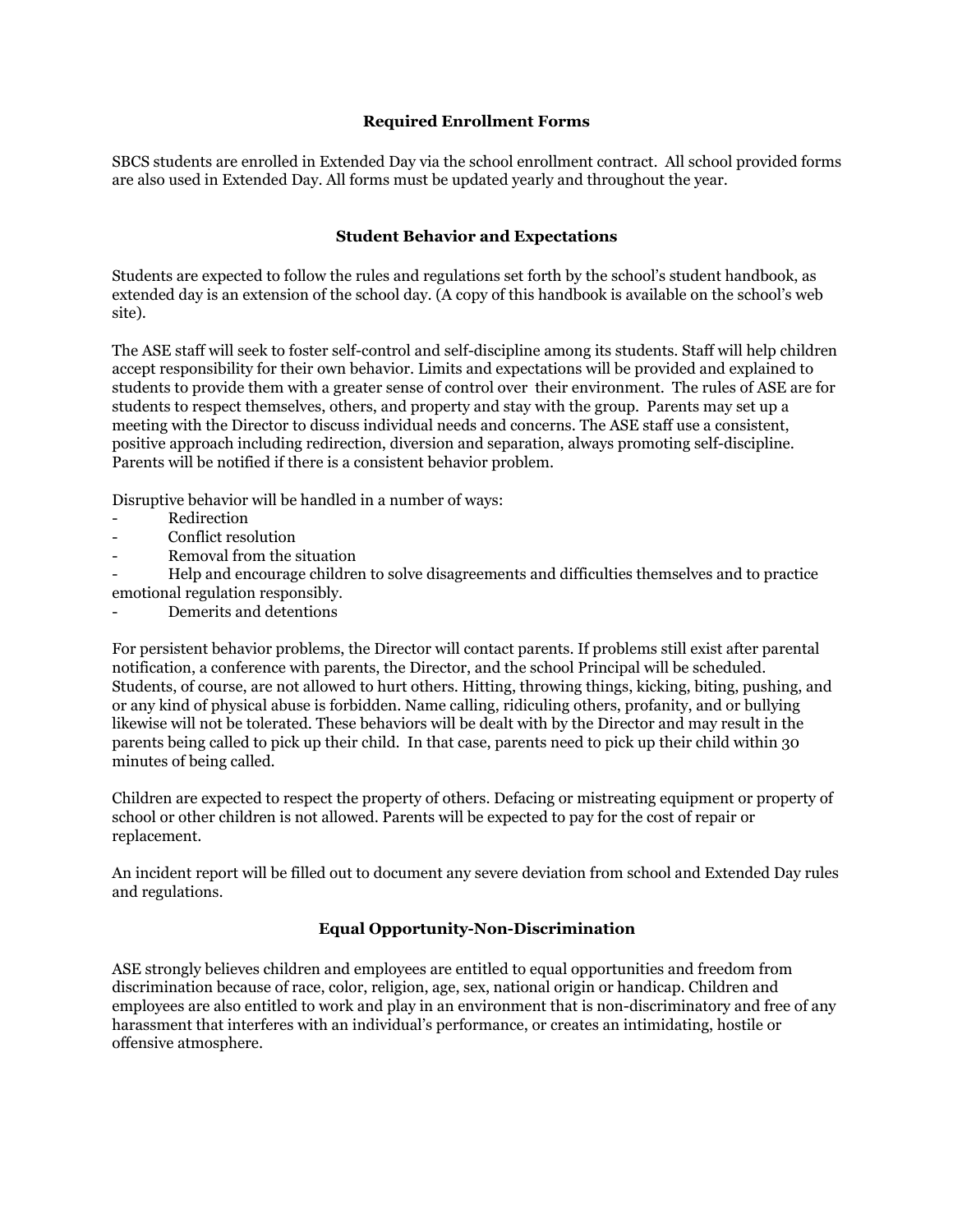#### **Staff**

All staff undergo reference checks and fingerprint/criminal background checks. Staff also complete Virtus training and are certified in First Aid, CPR and EMAT (Emergency Medication Administration Training). Staff must also meet basic health requirements. Staff must meet all criteria of the Richmond Catholic Diocese to be employed at St. Benedict Catholic School.

#### **Security**

The safety and security of children is our upper most concern. All doors to the building are locked and secured during the school day and also during Extended Day hours. Students are instructed not to open doors to let people in, that only staff members are allowed to do so. Our staff members are continually monitoring doors and people entering the building or school grounds. Children are closely monitored when moving from different spaces used by ASE through Name to Face (A staff member calls each student's name from the attendance sheet while looking directly at the students). Name to Face is to be implemented at each threshold that the students pass (For example, from St. Anselm Hall to the playground) and at least every hour. Please let a staff member know of any security issues you have or see.

### **Field Trips**

When Field Trips are allowed by the school, ASE will only have field trips within a half mile walking distance, such as the VMFA. Parents will be given advance notice of any field trips planned and permission slips. In the event a child needs to be picked up while ASE is on a field trip, the parent will need to call the ASE Director and the student will be escorted back to the school or to a nearby meeting place.

#### **Parent Involvement**

Parent involvement in ASE counts toward required family service hours in the same way involvement with a particular academic class would. Please refer to the SBCS Parent Handbook for more information about parent involvement in the ASE program. Parents must wear a cloth face covering while inside the school building at all times.

#### **Parent Communication**

The ASE Director and teacher will communicate with parents by email or by phone for time sensitive issues. Parents will be given this contact information once their child is enrolled in ASE. Activity schedules and calendars will be emailed to parents on at least a monthly basis.